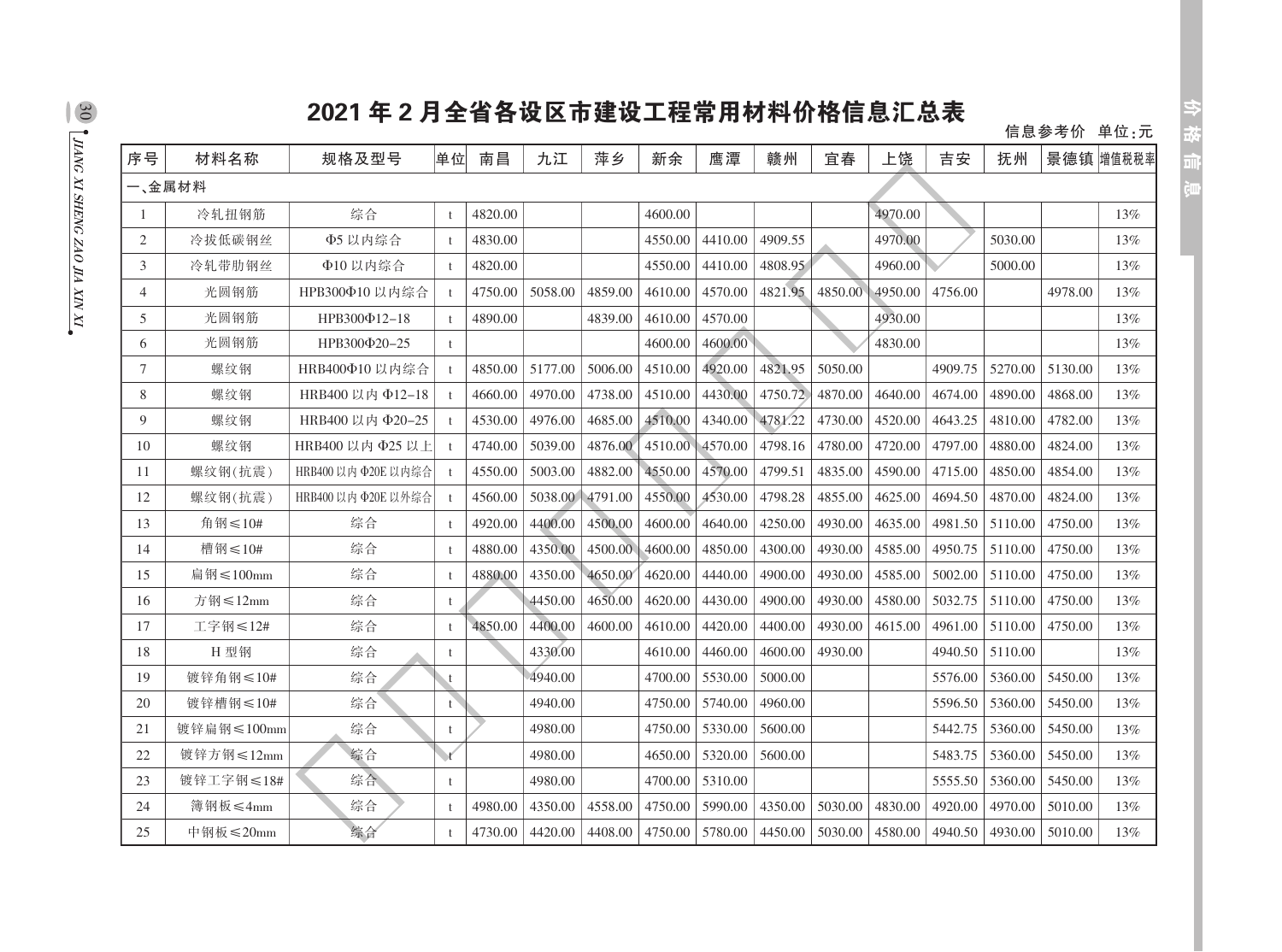| 序号             | 材料名称               | 规格及型号                    | 单位             | 南昌      | 九江      | 萍乡                                           | 新余      | 鹰潭      | 赣州      | 宜春      | 上饶      | 吉安                                           | 抚州      | 景德镇      | 增值税税率 |
|----------------|--------------------|--------------------------|----------------|---------|---------|----------------------------------------------|---------|---------|---------|---------|---------|----------------------------------------------|---------|----------|-------|
| 26             | 厚钢板≤50mm           | 综合                       |                | 4770.00 | 4440.00 | 4308.00                                      | 4760.00 | 4870.00 | 4850.00 | 5030.00 | 4620.00 | 4827.75                                      | 4960.00 | 5010.00  | 13%   |
| 27             | 花纹钢板≤20mm          | 综合                       | $\ddagger$     | 4730.00 | 4350.00 | 4358.00                                      | 4700.00 | 4770.00 | 4550.00 | 5030.00 | 4740.00 | 4899.50                                      | 4830.00 | 5010.00  | 13%   |
| 28             | 镀锌钢板 δ=0.5mm       | 综合                       | $\mathbf{f}$   | 6200.00 | 5200.00 |                                              | 4720.00 | 5480.00 |         |         | 5270.00 | 6303.75                                      | 5060.00 | 5710.00  | 13%   |
| 29             | 镀锌钢板 δ=0.75mm      | 综合                       | t              |         | 5030.00 |                                              | 4720.00 | 5260.00 |         |         | 5110.00 | 6170.50                                      | 5060.00 | 5610.00  | 13%   |
| 30             | 镀锌钢板 δ=1.0mm       | 综合                       | $\ddagger$     |         | 4850.00 |                                              | 4730.00 | 5310.00 |         |         | 4960.00 | 6057.75                                      | 5210.00 | 5610.00  | 13%   |
| 31             | 铁件                 |                          | kg             |         |         | 6.20                                         | 5.80    | 5.50    | 5.00    |         | 5.50    |                                              | 5.50    | 6.94     | 13%   |
| 32             | 钢轨                 |                          | $\ddagger$     |         | 4700.00 |                                              | 4260.00 | 4960.00 | 4900.00 |         |         |                                              | 4500.00 |          | 13%   |
| 33             | 不锈钢管≤Φ100          | 综合                       | $\ddagger$     |         |         | 21400.0021000.0023361.0021500.0022000.00     |         |         |         |         |         | 21383.00 20000.00 21422.50 22500.00 20000.00 |         |          | 13%   |
| 34             | 不锈钢板≤4mm           | 综合                       | $\pm$          |         |         | 18800.00 18500.00 21569.00 19500.00 19500.00 |         |         |         |         |         | 20761.00 19500.00 19885.00 20500.00          |         | 17000.00 | 13%   |
| 35             | 钢管(脚手架用)           |                          |                | 5170.00 | 4530.00 | 4450.00                                      | 4530.00 | 4970.00 | 4700.00 | 4878.00 | 4700.00 | 4571.50                                      | 4450.00 | 4750.00  | 13%   |
|                | 二、金属制品             |                          |                |         |         |                                              |         |         |         |         |         |                                              |         |          |       |
| -1             | 铝合金推拉门             | $\delta = 2.0$ mm        | m <sup>2</sup> |         | 217.00  | 200.00                                       | 260.00  |         | 290.74  |         | 259.00  | 325.00                                       | 206.00  | 420.00   | 13%   |
| 2              | 铝合金窗               | 银色 1.4mm                 | m <sup>2</sup> |         | 195.00  | 180.00                                       | 200.00  |         | 205.30  | 181.00  | 226.00  | 245.00                                       | 199.00  | 240.00   | 13%   |
| 3              | 中空玻璃铝合金窗           | 银色 1.4mm                 | m <sup>2</sup> |         | 278.00  | 280.00                                       | 290.00  |         | 307.21  | 277.00  | 310.00  | 355.00                                       | 357.00  | 320.00   | 13%   |
| $\overline{4}$ | 塑钢固定窗              | 综合                       | m <sup>2</sup> |         | 141.00  | 150.00                                       | 160.00  | 110.00  | 168.15  | 155.00  | 160.00  | 180.00                                       | 192.00  | 180.00   | 13%   |
| 5              | 塑钢平开窗              | 综合                       | m <sup>2</sup> | 201.00  | 162.00  | 260.00                                       | 205.00  | 280.00  | 197.07  | 164.00  | 180.00  | 220.00                                       | 187.00  | 280.00   | 13%   |
| 6              | 塑钢推拉窗              | 综合                       | m <sup>2</sup> | 188.00  | 141.00  | 150.00                                       | 205.00  | 170.00  | 182.74  | 155.00  | 170.00  | 200.00                                       | 187.00  | 240.00   | 13%   |
| $\tau$         | 塑钢推拉门              | 综合                       | m <sup>2</sup> | 186.00  | 153.00  | 150.00                                       | 210.00  | 180.00  | 242.09  | 161.00  | 170.00  | 200.00                                       | 187.00  | 220.00   | 13%   |
| 8              | 铝合金地弹门             | $\delta = 2.0$ mm        | $\rm m^2$      |         | 321.00  | 280.00                                       |         |         | 353.24  |         | 270.00  | 355.00                                       | 328.00  | 460.00   | 13%   |
| 9              | 铝合金卷帘门             | $\delta = 0.6$ mm        | m <sup>2</sup> |         | 118.00  | 110.00                                       |         |         | 82.11   | 112.00  | 110.00  | 128.00                                       | 90.00   | 160.00   | 13%   |
| 10             | 铝合金卷帘门             | $\delta = 0.8$ mm        | m <sup>2</sup> |         | 137.00  | 135.00                                       | 150.00  |         | 116.21  | 126.00  | 120.00  | 148.00                                       | 123.00  | 180.00   | 13%   |
| 11             | 铝合金推拉窗             | 5+6+5 普玻                 | m <sup>2</sup> |         | 291.00  | 280.00                                       | 280.00  |         | 278.36  | 262.00  |         | 323.00                                       |         | 280.00   | 13%   |
| 12             | 塑钢推拉窗              | 5+6+5 普玻                 | m <sup>2</sup> |         | 260.00  | 280.00                                       | 293.00  | 230.00  | 258.85  | 261.00  |         | 280.00                                       |         | 240.00   | 13%   |
| 13             | 彩钢板卷帘门             | $\delta = 0.5$ mm        | m <sup>2</sup> |         | 103.00  | 90.00                                        | 110.00  | 100.00  | 66.40   | 95.00   | 100.00  | 130.00                                       | 115.00  | 120.00   | 13%   |
| 14             | 轻钢龙骨主 h45、付 h19(镀锌 | 主龙骨间距为 1 米付龙骨<br>400*600 | m <sup>2</sup> |         | 23.00   | 23.00                                        |         | 21.00   | 23.48   | 25.00   |         | 24.00                                        |         |          | 13%   |
| 15             | 静电喷涂铝型材            |                          | kg             |         | 26.50   | 25.00                                        | 27.00   | 23.00   | 20.46   | 26.00   | 22.00   | 28.00                                        | 34.00   | 26.50    | 13%   |
| 16             | 阳极氧化幕墙铝型材          |                          | kg             |         | 26.90   | 28.00                                        | 28.00   | 23.00   | 21.33   | 26.00   | 24.00   | 29.00                                        | 34.00   | 26.50    | 13%   |
| 17             | 外墙铝塑板              | 3mm                      | m <sup>2</sup> |         | 63.00   | 70.00                                        | 73.00   | 70.00   | 31.03   | 54.00   | 51.00   | 53.00                                        | 72.00   | 70.00    | 13%   |
| 18             | 外墙铝塑板              | 4mm                      | m <sup>2</sup> | 100.00  | 105.00  | 120.00                                       | 90.00   | 100.00  | 52.06   | 120.00  | 105.00  | 103.00                                       | 110.00  | 110.00   | 13%   |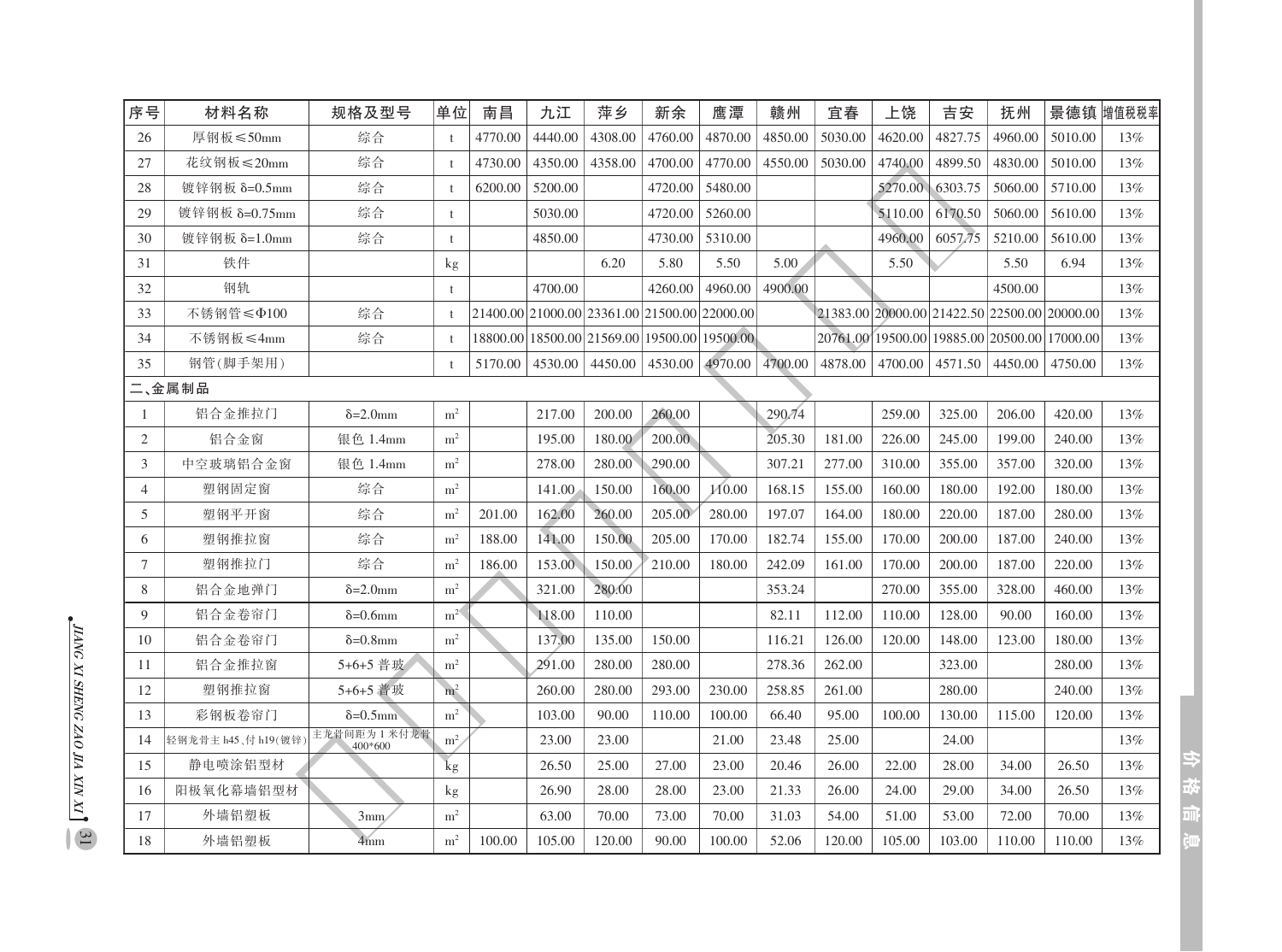| 序号             | 材料名称                         | 规格及型号           | 单位             | 南昌      | 九江     | 萍乡     | 新余     | 應潭     | 赣州          | 宜春     | 上饶     | 吉安     | 抚州     |        | 景德镇增值税税率 |
|----------------|------------------------------|-----------------|----------------|---------|--------|--------|--------|--------|-------------|--------|--------|--------|--------|--------|----------|
| 19             | 内墙铝塑板                        | 3mm             | $m^2$          | 58.00   | 37.00  | 45.00  | 54.00  | 40.00  | 28.61       |        | 40.00  | 38.00  | 42.00  | 48.00  | 13%      |
| 20             | 内墙铝塑板                        | 4mm             | $m^2$          |         | 49.00  | 60.00  | 62.00  | 50.00  | 48.62       |        | 48.00  | 50.00  | 65.00  | 60.00  | 13%      |
| 21             | 铝合金推拉门断桥隔<br>热 80 系列 δ=2.0mm | 5+9A+5 双钢玻璃     | $m^2$          |         | 415.00 | 438.00 |        | 450.00 | 471.41      |        |        |        | 520.00 | 495.00 | 13%      |
| 22             | 铝合金推拉窗断桥隔<br>热 80 系列 δ=1.4mm | 5+9A+5 双钢玻璃     | $m^2$          |         | 447.00 | 398.00 |        | 420.00 | 417.71      |        | 460.00 |        | 460.00 | 430.00 | 13%      |
| 23             | 铝合金平开门断桥隔<br>热 50 系列 δ=2.0mm | 5+9A+5 双钢玻璃     | $m^2$          |         | 545.00 | 538.00 |        | 550.00 | 488.04      |        | 581.00 |        | 550.00 | 510.00 | 13%      |
| 24             | 铝合金平开窗断桥隔<br>热 50 系列 δ=1.4mm | 5+9A+5 双钢玻璃     | $m^2$          |         | 492.00 | 490.00 |        | 500.00 | 431.09      |        |        |        | 490.00 | 468.00 | 13%      |
| 25             | 轻钢龙骨(50、60)主骨                | 厚(0.8)          | ${\bf m}$      | 3.30    | 3.00   | 3.40   |        | 3.00   | 4.00        |        |        | 4.20   |        |        | 13%      |
| 26             | 轻钢龙骨(50、60)主骨                | 厚(1.0)          | m              | 4.70    | 4.50   | 4.80   |        | 4.20   | 4.99        |        |        | 4.80   |        |        | 13%      |
| 27             | 轻钢龙骨(50、60)主骨                | $\sqrt{4(1.2)}$ | ${\bf m}$      | 5.10    | 6.00   | 5.30   |        | 4.60   | 6.00        |        |        | 5.50   |        |        | 13%      |
| 28             | 铝合金扣板                        | 300*300*0.3mm   | $m^2$          |         | 39.00  |        | 60.00  | 55.00  | 44.46       | 75.00  |        |        |        |        | 13%      |
| 29             | 铝合金扣板                        | $600*600*0.5mm$ | $m^2$          |         | 53.00  |        | 70.00  | 70.00  | 69.36       |        |        |        |        |        | 13%      |
| 三、水泥           |                              |                 |                |         |        |        |        |        |             |        |        |        |        |        |          |
| 1              | 水泥                           | 32.50           | t              | 509-519 |        | 495.00 |        | 543.00 | $505 - 535$ | 505.00 |        | 480.00 | 520.00 |        | 13%      |
| $\sqrt{2}$     | 水泥                           | 42.50           | $\mathbf{t}$   | 567-577 |        | 535.00 |        | 579.00 | 545-575     | 545.00 |        | 545.00 | 560.00 |        | 13%      |
| 3              | 水泥                           | 52.50           | t              |         |        |        |        | 593.00 | $595 - 625$ |        |        | 577.50 |        |        | 13%      |
| $\overline{4}$ | 白水泥                          | 综合              | t              |         |        |        |        | 606.00 |             |        |        |        |        |        | 13%      |
|                | 四、砖、灰、砂、石                    |                 |                |         |        |        |        |        |             |        |        |        |        |        |          |
| -1             | 红机砖 100#                     | 240*115*53      | 千块             | 480.00  | 390.00 | 380.00 | 290.00 |        |             | 370.00 | 400.00 | 430.50 | 465.00 |        | 3%       |
| $\mathfrak{2}$ | 粉煤灰砖                         | 240*115*53      | 千块             |         | 380.00 | 345.00 |        |        |             |        |        |        |        |        | 3%       |
| $\mathfrak{Z}$ | 粘土多孔砖                        | 240*115*90      | 千块             | 700.00  | 560.00 |        |        |        |             | 671.00 | 800.00 |        | 700.00 |        | 3%       |
| $\overline{4}$ | 粘土多孔砖                        | 190*190*90      | 千块             | 750.00  | 850.00 |        | 450.00 |        |             | 794.00 | 850.00 |        |        |        | 3%       |
| 5              | 蒸压灰砂砖                        | 240×115×53      | 千块             | 440.00  | 385.00 |        | 460.00 |        | 405.00      |        | 420.00 |        |        |        | 3%       |
| 6              | 蒸压灰砂砖                        | 200*90*53       | 千块             |         | 375.00 |        |        |        | 325.00      |        |        |        |        |        | 3%       |
| $\overline{7}$ | 混凝土空心砌块                      | 240*115*90      | m <sup>3</sup> |         | 265.00 |        | 268.00 |        |             |        |        | 251.13 |        |        | 3%       |
| $\,$ 8 $\,$    | 混凝土空心砌块                      | 190*390*90      | m <sup>3</sup> | 209.00  | 265.00 |        | 270.00 | 310.00 |             |        |        | 251.13 |        |        | 3%       |
| 9              | 混凝土空心砌块                      | 120*390*190     | m <sup>3</sup> |         | 265.00 |        | 269.00 |        |             |        |        | 251.13 |        |        | 3%       |
| 10             | 混凝土空心砌块                      | 190*390*190     | m <sup>3</sup> | 107.00  | 265.00 |        | 250.00 |        |             |        | 200.00 | 251.13 |        |        | 3%       |
| 11             | 加气混凝土砌块                      | 600*240*240     | m <sup>3</sup> | 290.00  | 292.00 | 300.00 | 277.00 | 300.00 | 290.00      | 290.00 | 290.00 | 258.30 | 275.00 |        | 13%      |
| 12             | 加气混凝土砌块                      | 600*240*200     | m <sup>3</sup> | 290.00  | 292.00 | 300.00 | 275.00 | 300.00 | 290.00      | 290.00 | 290.00 | 258.30 | 275.00 |        | 13%      |
| 13             | 加气混凝土砌块                      | 600*240*180     | m <sup>3</sup> | 290.00  | 292.00 | 300.00 | 277.00 |        | 290.00      | 290.00 |        | 258.30 | 275.00 |        | 13%      |
| 14             | 加气混凝土砌块                      | 600*240*120     | m <sup>3</sup> | 300.00  | 300.00 | 300.00 | 277.00 | 305.00 | 300.00      | 290.00 |        | 263.43 | 275.00 |        | 13%      |

分枝间间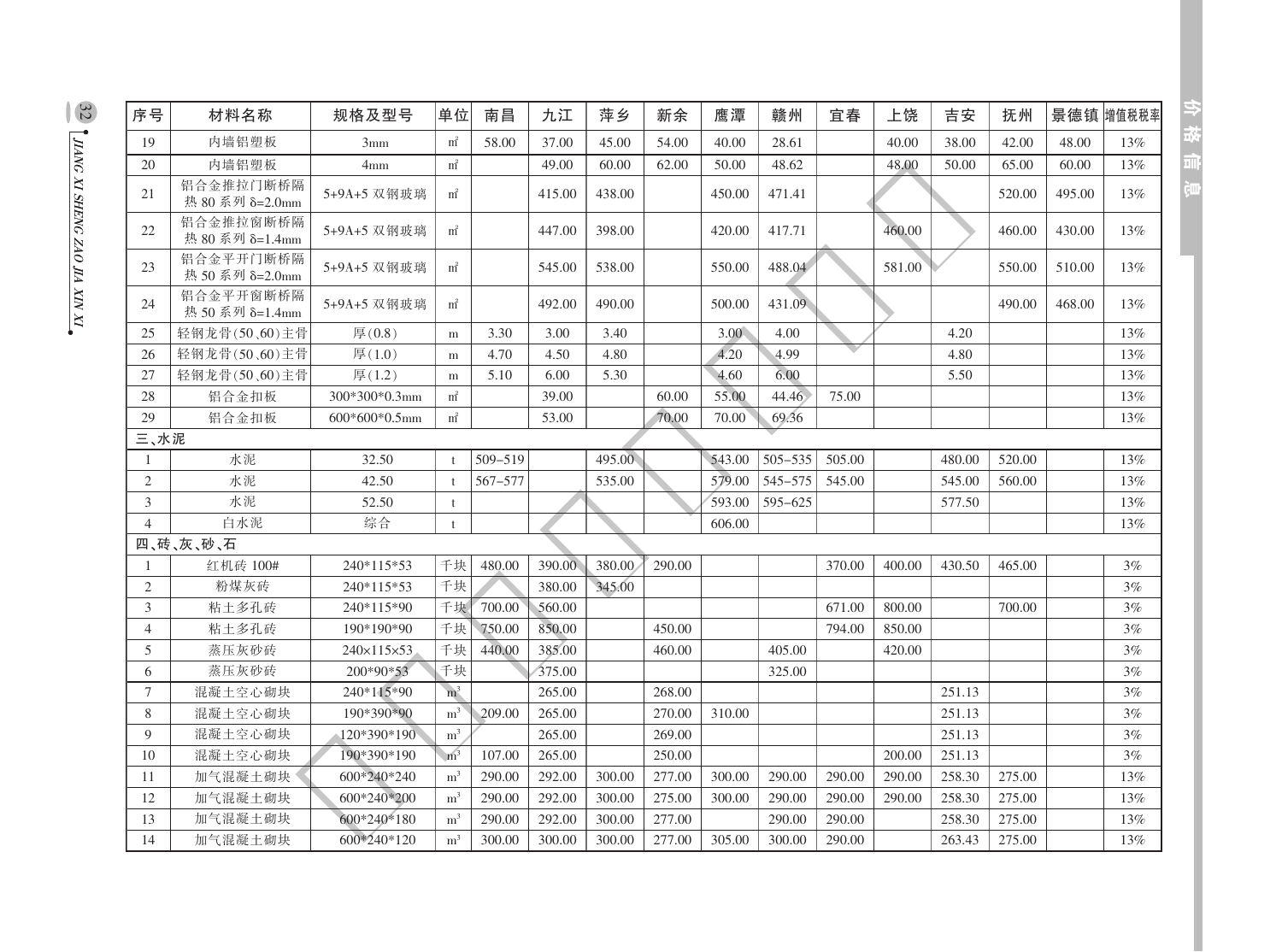| 序号             | 材料名称        | 规格及型号                  | 单位             | 南昌      | 九江      | 萍乡      | 新余      | 鹰潭      | 赣州      | 宜春      | 上饶      | 吉安      | 抚州      |         | 景德镇 增值税税率 |
|----------------|-------------|------------------------|----------------|---------|---------|---------|---------|---------|---------|---------|---------|---------|---------|---------|-----------|
| 15             | 加气混凝土砌块     | 600*240*100            | m <sup>3</sup> | 300.00  | 300.00  | 300.00  | 273.00  | 335.00  | 300.00  | 290.00  |         | 263.43  | 275.00  |         | 13%       |
| 16             | 加气混凝土砌块     | 240*200*90             | m <sup>3</sup> | 300.00  | 300.00  | 300.00  | 277.00  |         | 300.00  | 290.00  |         | 263.43  | 275.00  |         | 13%       |
| 17             | 片(毛)石       |                        | m <sup>3</sup> | 120.00  | 122.38  | 120.00  | 80.00   | 180.00  | 130.00  | 95.00   | 105.00  | 87.13   | 115.00  | 120.00  | 3%        |
| 18             | 碎石(综合)      |                        | m <sup>3</sup> | 158.00  | 174.97  | 145.00  | 113.00  | 180.00  | 140.00  | 125.00  | 115.00  | 139.50  | 146.80  | 140.00  | 3%        |
| 19             | 卵石(综合)      |                        | m <sup>3</sup> | 75.00   |         |         | 190.00  |         |         | 92.00   |         | 77.50   | 95.00   |         | 3%        |
| 20             | 料石          |                        | m <sup>3</sup> |         |         |         | 170.00  |         |         |         |         |         | 95.00   |         | 3%        |
| 21             | 矿渣          |                        | m <sup>3</sup> |         |         |         | 70.00   |         |         |         | 50.00   |         | 95.00   |         | 3%        |
| 22             | 细砂          |                        | m <sup>3</sup> | 155.00  | 172.75  | 265.00  | 220.00  | 245.00  | 215.00  | 253.00  |         |         | 183.50  |         | 3%        |
| 23             | 中砂          |                        | m <sup>3</sup> | 155.00  |         | 265.00  | 220.00  | 245.00  | 215.00  | 253.00  | 235.00  |         | 183.50  | 280.00  | 3%        |
| 24             | 中(粗)砂       |                        | m <sup>3</sup> | 155.00  | 217.69  | 265.00  | 220.00  | 245.00  | 215.00  | 253.00  |         | 163.50  | 183.50  | 270.00  | 3%        |
| 25             | 精品砂         |                        | m <sup>3</sup> | 218.00  |         |         |         |         |         |         |         |         |         | 200.00  | 3%        |
| 26             | 机制砂         |                        | m <sup>3</sup> | 218.00  |         |         | 140.00  |         |         | 183.00  | 170.00  |         |         |         | 3%        |
|                | 五、竹、木材及竹木制品 |                        |                |         |         |         |         |         |         |         |         |         |         |         |           |
| 1              | 松圆木         | 综合                     | m <sup>3</sup> |         | 1150.00 | 989.00  | 950.00  | 1010.00 | 1068.58 | 1020.00 | 1050.00 | 950.00  | 1017.00 | 1400.00 | 9%        |
| $\overline{c}$ | 松木板、枋料      | 综合                     | m <sup>3</sup> | 1220.00 | 1550.00 | 1280.00 |         | 1720.00 | 1257.45 | 1726.00 | 1220.00 | 1260.00 | 1228.00 | 2000.00 | 13%       |
| 3              | 杉圆木         | 综合                     | m <sup>3</sup> |         | 1150.00 | 1060.00 | 1030.00 |         | 1274.62 | 1079.00 | 1250.00 | 1250.00 | 1260.00 | 1500.00 | 9%        |
| $\overline{4}$ | 杉木板、枋料      | 综合                     | m <sup>3</sup> | 1580.00 | 1550.00 | 1260.00 |         | 1770.00 | 1469.55 | 1240.00 | 1450.00 | 1390.00 | 1287.00 | 2200.00 | 13%       |
| 5              | 杉条木         | 综合                     | m <sup>3</sup> | 1580.00 | 1150.00 | 980.00  |         | 1020.00 | 1156.45 | 958.00  | 1000.00 | 950.00  | 1123.00 | 1500.00 | 13%       |
| 6              | 硬木板、枋料      | 综合                     | m <sup>3</sup> |         | 1550.00 | 1280.00 |         |         | 1483.69 | 1289.00 | 1450.00 |         | 1579.00 | 1750.00 | 13%       |
| $\overline{7}$ | 木踢脚线        | $h = 80$ mm            | m              |         | 15.00   | 10.00   |         | 14.00   | 13.43   | 10.00   |         | 16.00   | 16.00   | 12.00   | 13%       |
| $8\,$          | 胶合板         | $\delta = 3$ mm        | m <sup>2</sup> |         | 11.00   | 8.60    | 11.00   | 10.00   | 12.30   | 8.00    | 8.00    | 9.80    | 13.00   | 10.00   | 13%       |
| 9              | 胶合板         | $\delta = 5$ mm        | m <sup>2</sup> | 7.50    | 15.80   | 12.50   | 12.00   | 12.00   | 16.36   | 12.00   | 10.00   | 10.80   | 17.00   | 13.00   | 13%       |
| 10             | 胶合板         | $\delta = 9 \text{mm}$ | m <sup>2</sup> |         | 21.50   | 18.90   | 14.00   |         | 23.43   | 16.00   | 13.00   | 16.80   | 22.00   | 17.00   | 13%       |
| 11             | 石膏板         | 600*600                | m <sup>2</sup> |         | 15.00   | 10.50   | 16.00   | 11.77   | 15.35   | 13.00   | 12.00   | 13.00   | 16.00   | 11.00   | 13%       |
| 12             | 吸音石膏板       | 600*600                | m <sup>2</sup> |         | 17.50   | 13.00   | 17.00   | 13.00   | 16.26   | 16.00   | 15.00   | 18.00   |         | 16.00   | 13%       |
| 13             | 纸面石膏板       | 1220*2440              | m <sup>2</sup> | 12.70   | 12.50   | 8.50    | 9.50    | 11.77   | 9.90    | 11.00   | 11.00   | 10.00   | 15.00   | 9.00    | 13%       |
| 14             | 耐火纸面石膏板     | 1200*3000*12           | m <sup>2</sup> | 34.00   | 25.50   | 18.00   | 20.00   | 20.00   | 17.27   | 18.00   |         | 20.00   | 35.00   | 25.00   | 13%       |
| 15             | 耐火纸面石膏板     | 1200*3000*9.5          | m <sup>2</sup> | 25.50   | 20.50   | 15.00   | 18.50   | 18.00   | 14.50   | 15.00   |         | 15.00   | 25.00   | 20.00   | 13%       |
| 16             | 复合板模板       | 15 <sub>mm</sub>       | m <sup>2</sup> |         | 42.50   | 34.94   | 40.00   | 38.00   | 35.55   | 40.00   | 33.00   | 35.00   | 35.00   | 38.00   | 13%       |
| 17             | 复合板模板       | 18 <sub>mm</sub>       | m <sup>2</sup> |         | 47.00   | 36.50   | 45.00   | 43.00   | 42.22   | 45.00   | 36.00   | 38.00   | 38.00   | 43.00   | 13%       |
| 18             | 细木工板        | $12mm(1220*2440)$      | m <sup>2</sup> |         | 31.50   | 24.36   | 29.00   | 30.37   | 29.80   | 26.00   | 26.00   | 32.00   | 27.00   | 28.00   | 13%       |
| 19             | 细木工板        | 15mm (1220*2440)       | m <sup>2</sup> |         | 35.00   | 30.18   | 37.00   | 34.16   | 32.12   | 31.00   | 31.00   | 38.00   | 31.00   | 34.00   | 13%       |
| 20             | 细木工板        | $18mm(1220*2440)$      | m <sup>2</sup> |         | 46.00   | 36.79   | 42.00   | 37.96   | 37.98   | 35.00   | 36.00   | 46.00   | 42.00   | 48.00   | 13%       |
| 21             | 竹脚手板(侧)     |                        | m <sup>2</sup> |         | 21.00   | 23.50   | 20.00   | 20.00   | 13.20   |         | 12.00   |         | 20.00   |         | 13%       |
| 22             | 竹脚手板(平)     |                        | m <sup>2</sup> |         | 10.00   | 9.50    | 8.50    | 10.00   | 7.90    |         | 8.00    |         | 8.00    |         | 13%       |

今夜前記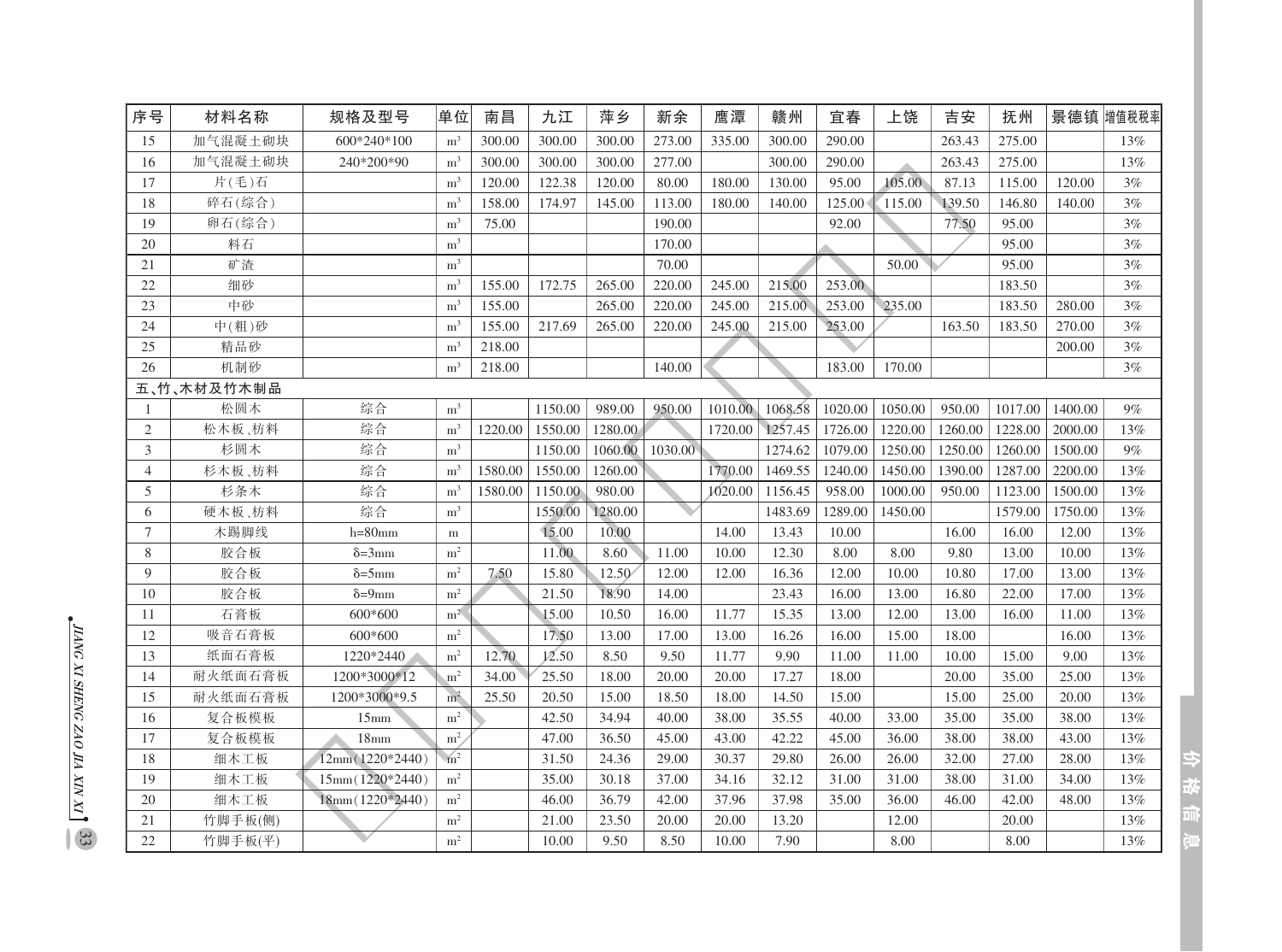| 序号             | 材料名称     | 规格及型号            | 单位             | 南昌     | 九江     | 萍乡     | 新余     | 應潭     | 赣州     | 宜春     | 上饶     | 吉安     | 抚州     |        | 景德镇 增值税税率 |
|----------------|----------|------------------|----------------|--------|--------|--------|--------|--------|--------|--------|--------|--------|--------|--------|-----------|
| 六、玻璃           |          |                  |                |        |        |        |        |        |        |        |        |        |        |        |           |
| $\mathbf{1}$   | 白玻       | 4mm              | m <sup>2</sup> |        | 28.00  | 20.00  | 20.00  | 37.24  | 46.33  | 22.00  | 26.00  | 30.00  | 31.00  | 28.00  | 13%       |
| $\overline{2}$ | 绿色玻璃     | 4mm              | m <sup>2</sup> |        | 38.00  | 30.00  | 28.00  | 39.30  | 48.65  | 24.00  | 30.00  | 36.00  | 28.00  | 30.00  | 13%       |
| 3              | 镀膜玻璃     | 5 <sub>mm</sub>  | m <sup>2</sup> | 56.00  | 56.00  | 55.00  | 48.00  | 65.60  | 74.13  | 57.00  | 47.00  | 70.00  | 70.00  | 56.00  | 13%       |
| $\overline{4}$ | 镀膜玻璃     | 6 <sub>mm</sub>  | m <sup>2</sup> | 66.00  | 68.00  | 70.00  | 68.00  | 77.10  | 84.12  | 70.00  | 50.00  | 92.00  | 83.00  | 72.00  | 13%       |
| 5              | 钢化玻璃     | 8 <sub>mm</sub>  | m <sup>2</sup> | 72.00  | 80.00  | 90.00  | 75.00  | 95.00  | 96.13  | 75.00  | 70.00  | 99.00  | 106.00 | 78.00  | 13%       |
| 6              | 钢化玻璃     | 10 <sub>mm</sub> | $\rm m^2$      |        | 90.00  | 110.00 | 84.00  | 104.50 | 107.72 | 93.00  | 85.00  | 110.00 | 119.00 | 88.00  | 13%       |
| $\tau$         | 钢化玻璃     | 12mm             | m <sup>2</sup> | 90.00  | 101.00 | 120.00 | 113.00 | 115.00 | 119.30 | 107.00 | 95.00  | 120.00 | 138.00 | 98.00  | 13%       |
| 8              | 钢化玻璃     | 15mm             | m <sup>2</sup> | 200.00 | 178.00 | 170.00 | 173.00 | 192.80 | 185.32 | 171.00 | 140.00 | 152.00 | 198.00 | 115.00 | 13%       |
| $\mathbf Q$    | 中空钢化镀膜玻璃 | $5 + 6A + 5$     | m <sup>2</sup> | 111.00 | 130.00 | 160.00 | 144.00 | 164.50 | 154.05 | 160.00 |        | 143.00 | 153.00 | 115.00 | 13%       |
| 10             | 单片钢化镀膜玻璃 | 6 <sub>mm</sub>  | m <sup>2</sup> | 87.00  | 86.00  | 80.00  | 110.00 | 87.70  | 95.90  | 81.00  |        | 108.00 | 100.00 | 80.00  | 13%       |
| 11             | 中空玻璃(普白) | $5 + 6 + 5$      | $\rm m^2$      |        | 104.00 | 100.00 | 88.00  | 101.30 | 94.98  | 87.00  |        | 105.00 | 91.00  | 75.00  | 13%       |
| 12             | 中空玻璃(双钢) | $5+6+5$          | m <sup>2</sup> |        | 123.00 | 135.00 | 115.00 | 121.30 | 116.98 | 127.00 |        | 125.00 | 140.00 | 90.00  | 13%       |
| 13             | 中空玻璃     | $low-E+9A+5mm$   | m <sup>2</sup> |        | 180.00 | 225.00 | 200.00 | 252.70 | 161.00 | 222.00 | 210.00 | 195.00 | 267.00 | 115.00 | 13%       |
| 14             | 中空玻璃     | $low-E+9A+6mm$   | m <sup>2</sup> | 240.00 | 210.00 | 260.00 | 230.00 | 273.70 | 177.21 | 251.00 | 230.00 | 218.00 | 291.00 | 128.00 | 13%       |
| 15             | 磨砂玻璃     | 3mm              | m <sup>2</sup> |        |        | 40.00  | 42.00  | 54.00  | 52.12  | 40.00  | 36.00  | 45.00  | 43.00  | 32.00  | 13%       |
| 16             | 磨砂玻璃     | 5 <sub>mm</sub>  | m <sup>2</sup> | 46.00  | 57.00  | 55.00  | 47.00  | 67.70  | 66.02  | 53.00  | 42.00  | 58.00  | 58.00  | 35.00  | 13%       |
| 17             | 有机玻璃     | 6 <sub>mm</sub>  | $\rm m^2$      |        |        | 68.00  |        | 96.10  | 97.29  | 70.00  | 52.00  |        | 82.00  | 81.00  | 13%       |
|                | 七、墙、地面砖  |                  |                |        |        |        |        |        |        |        |        |        |        |        |           |
| $\mathbf{1}$   | 抛光地面砖    | 300*300          | m <sup>2</sup> | 42.00  | 41.00  | 36.00  | 49.00  | 53.26  | 43.05  | 38.00  | 40.00  | 53.00  | 50.00  |        | 13%       |
| $\overline{2}$ | 抛光地面砖    | 600*600          | m <sup>2</sup> | 55.00  | 53.00  | 55.00  | 57.00  | 59.80  | 49.62  | 45.00  | 43.00  | 76.00  | 71.00  |        | 13%       |
| 3              | 抛光地面砖    | 800*800          | m <sup>2</sup> |        | 62.00  | 75.00  | 90.00  | 66.36  | 67.95  | 58.00  | 56.00  | 92.00  | 81.00  |        | 13%       |
| $\overline{4}$ | 釉面墙面砖    | $60*200$         | m <sup>2</sup> |        | 18.00  | 22.00  | 27.00  | 28.17  | 21.53  | 20.00  | 16.00  |        | 17.00  |        | 13%       |
| 5              | 釉面墙面砖    | $60*235$         | m <sup>2</sup> |        | 18.00  | 22.00  | 28.00  | 28.17  | 22.55  | 19.00  | 18.00  | 22.00  | 19.00  |        | 13%       |
| 6              | 釉面墙面砖    | 50*235           | m <sup>2</sup> |        | 18.00  | 17.00  | 27.00  | 27.03  | 21.53  | 18.00  | 16.00  | 19.00  | 19.00  |        | 13%       |
| 7              | 釉面踢脚线    |                  | 米              |        | 5.00   | 5.00   | 5.00   | 6.90   | 6.70   | 5.00   | 6.00   | 5.00   | 8.00   |        | 13%       |
| 8              | 瓷质文化砖    | 150*300          | m <sup>2</sup> |        | 26.00  | 38.00  | 51.00  | 31.40  | 27.68  | 30.00  | 23.00  |        | 22.00  |        | 13%       |
| 9              | 瓷质文化砖    | 100*200          | m <sup>2</sup> |        | 26.00  | 32.00  | 47.00  | 31.40  | 30.75  | 27.00  | 27.00  |        | 26.00  |        | 13%       |

分枝间间

 $\frac{34}{2}$  , LIANG XI SHENG ZAO IIA XIN XI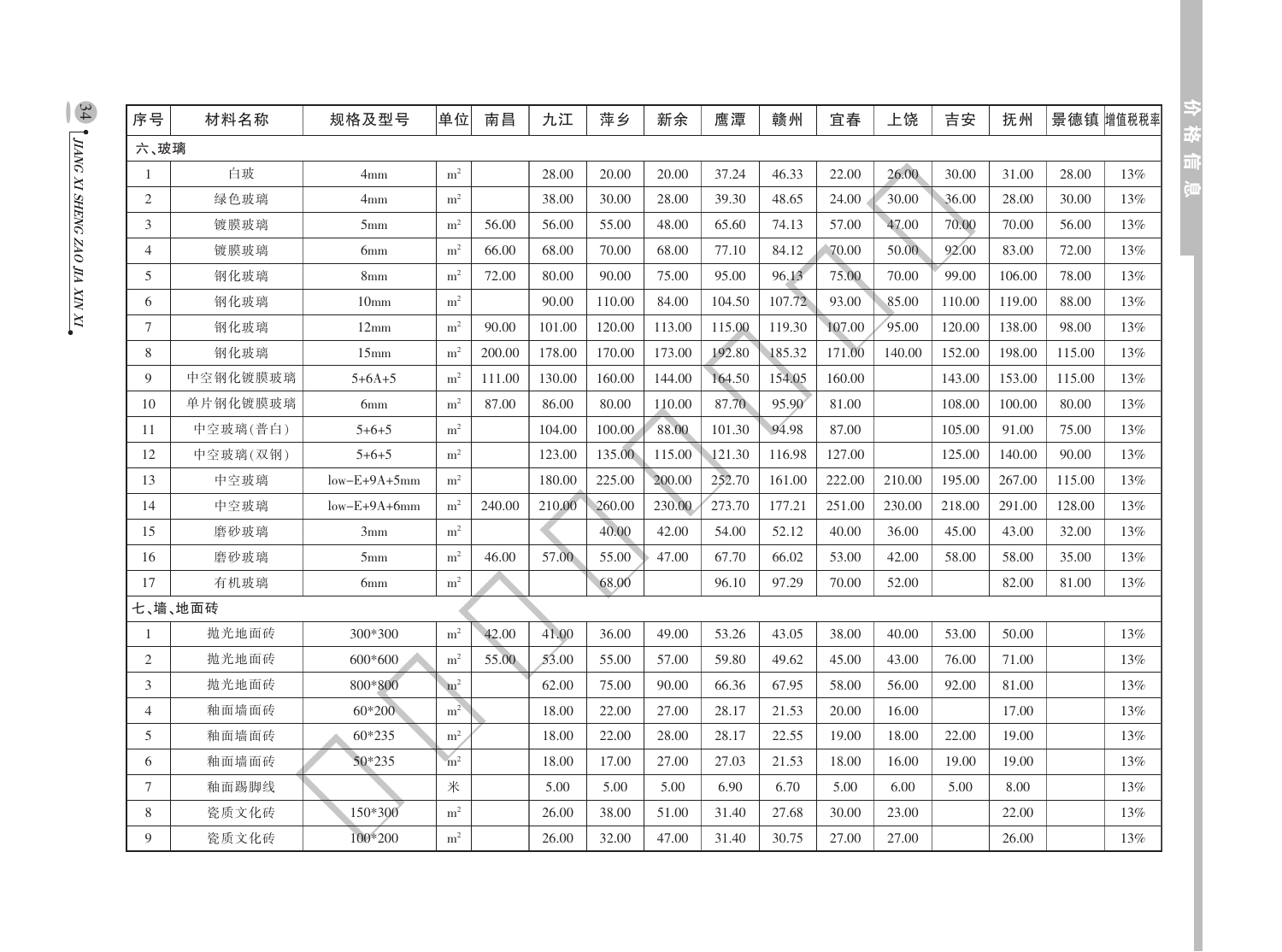| 序号     | 材料名称         | 规格及型号             | 单位             | 南昌      | 九江      | 萍乡      | 新余      | 鹰潭      | 赣州      | 宜春      | 上饶      | 吉安      | 抚州      |         | 景德镇 增值税税率 |
|--------|--------------|-------------------|----------------|---------|---------|---------|---------|---------|---------|---------|---------|---------|---------|---------|-----------|
| 10     | 瓷质文化砖        | 200*400           | m <sup>2</sup> |         | 32.00   | 35.00   | 48.00   | 37.96   | 30.75   | 26.00   | 29.00   |         | 28.00   |         | 13%       |
| 11     | 石质文化砖        | 200*400           | m <sup>2</sup> |         | 37.00   | 50.00   | 68.00   | 44.50   | 38.95   | 44.00   | 33.00   |         | 43.00   |         | 13%       |
| 12     | 石质文化砖        | 300*600           | m <sup>2</sup> |         | 49.50   | 45.00   | 90.00   | 44.50   | 43.05   | 43.00   |         |         | 34.00   |         | 13%       |
|        | 八、防水、保温      |                   |                |         |         |         |         |         |         |         |         |         |         |         |           |
| 1      | 石油沥青         | 30#               | t              |         |         |         | 2970.00 | 3105.00 | 3109.45 | 3043.00 |         | 4600.00 | 2950.00 | 3100.00 | 13%       |
| 2      | 石油沥青(国产)     | $60# - 100#$      | $\ddagger$     | 4900.00 | 4050.00 | 4500.00 | 4481.00 | 4500.00 | 4370.40 | 4272.00 | 3938.00 | 4600.00 | 3980.00 | 4200.00 | 13%       |
| 3      | 石油沥青(进口)     | $60# - 100#$      | $^{\dagger}$   |         | 4250.00 |         | 4551.00 | 4900.00 | 4705.30 | 4595.00 |         | 5200.00 | 4600.00 | 4600.00 | 13%       |
| 4      | 乳化沥青(国产)     |                   | $\ddagger$     | 3500.00 | 3350.00 |         | 2807.00 | 4300.00 | 3298.40 |         | 2846.00 | 4350.00 | 3960.00 | 3300.00 | 13%       |
| 5      | 乳化沥青(进口)     |                   | $\ddagger$     |         | 3550.00 |         | 3787.00 | 4800.00 | 3666.20 |         |         | 4900.00 | 4050.00 | 3900.00 | 13%       |
| 6      | 改性石油沥青(国产)   |                   | $\ddagger$     | 5100.00 | 5000.00 | 5000.00 | 5050.00 | 4975.00 | 4803.20 |         | 4575.00 | 5350.00 | 4845.00 | 4600.00 | 13%       |
| $\tau$ | 改性石油沥青(进口)   |                   | $\ddagger$     | 5500.00 | 5280.00 |         | 5326.00 | 5320.00 | 5331.60 |         |         | 6000.00 | 5067.00 | 4900.00 | 13%       |
| 8      | 油毡           |                   | m <sup>2</sup> | 3.30    | 2.80    | 2.50    | 11.00   | 10.60   |         |         |         | 8.50    | 3.00    |         | 13%       |
| 9      | APP 改性沥青防水卷材 | 3mm               | m <sup>2</sup> |         | 24.00   | 26.50   | 23.00   | 26.00   | 28.30   | 25.00   | 26.00   | 30.00   | 28.00   | 27.00   | 13%       |
| 10     | APP 改性沥青防水卷材 | 4mm               | m <sup>2</sup> |         | 27.50   | 30.00   | 30.00   | 28.00   | 34.60   | 31.00   | 29.00   | 33.00   | 34.00   | 36.00   | 13%       |
| 11     | SBS 改性沥青防水卷材 | 3mm               | m <sup>2</sup> | 29.00   | 26.00   | 24.00   | 22.00   | 26.00   | 27.20   | 21.00   | 25.00   | 31.00   | 22.00   | 27.00   | 13%       |
| 12     | SBS 改性沥青防水卷材 | 4mm               | m <sup>2</sup> | 34.00   | 28.50   | 30.00   | 24.00   | 28.00   | 31.90   | 23.00   | 28.00   | 34.00   | 27.00   | 32.00   | 13%       |
| 13     | PVC 防水卷材(加筋) | 1.2mm             | m <sup>2</sup> | 30.00   | 20.00   | 36.00   | 30.00   |         | 32.20   | 26.00   | 30.00   | 27.00   | 33.00   | 28.00   | 13%       |
| 14     | PVC 防水卷材(复合) | 1.2 <sub>mm</sub> | m <sup>2</sup> | 28.00   | 22.00   | 32.00   | 33.00   |         | 28.60   | 24.00   | 28.00   | 26.00   | 30.00   | 24.00   | 13%       |
| 15     | PVC 防水卷材(单层) | 1.2 <sub>mm</sub> | m <sup>2</sup> | 26.00   | 20.00   | 26.00   | 22.00   |         | 24.32   | 21.00   | 26.00   | 23.00   | 24.00   | 20.00   | 13%       |
| 16     | PVC 防水卷材(加筋) | 1.5 <sub>mm</sub> | m <sup>2</sup> | 35.00   | 22.00   | 41.00   | 32.00   |         | 34.90   | 29.00   | 33.00   | 28.00   | 30.00   | 30.00   | 13%       |
| 17     | PVC 防水卷材(复合) | 1.5 <sub>mm</sub> | m <sup>2</sup> | 32.00   | 27.00   | 38.00   | 35.00   |         | 30.60   | 27.00   | 31.00   | 27.00   | 35.00   | 35.00   | 13%       |
| 18     | PVC 防水卷材(单层) | 1.5 <sub>mm</sub> | m <sup>2</sup> | 30.00   | 25.00   | 30.00   | 30.00   |         | 26.90   | 25.00   | 29.00   | 25.00   | 22.00   | 31.00   | 13%       |
| 19     | 粗粒式沥青砼       | $AC---25$         | m <sup>3</sup> | 952.00  |         |         |         |         | 1054.67 | 1036.00 |         | 940.00  |         | 1353.67 | 13%       |
| 20     |              | $AC^{--20}$       | m <sup>3</sup> | 1056.00 |         |         |         |         | 1120.60 | 1100.00 |         | 960.00  |         | 1382.13 | 13%       |
| 21     | 中粒式沥青砼       | $AC---16$         | m <sup>3</sup> |         |         |         |         |         | 1252.45 | 1100.00 |         | 1000.00 |         | 1421.98 | 13%       |
| 22     |              | $AC^{--13}$       | m <sup>3</sup> | 1141.00 |         |         |         |         | 1302.75 | 1160.00 |         | 1030.00 |         | 1490.29 | 13%       |
| 23     | 细粒式沥青砼       | $AC---10$         | m <sup>3</sup> |         |         |         |         |         | 1452.75 | 1160.00 |         | 1040.00 |         |         | 13%       |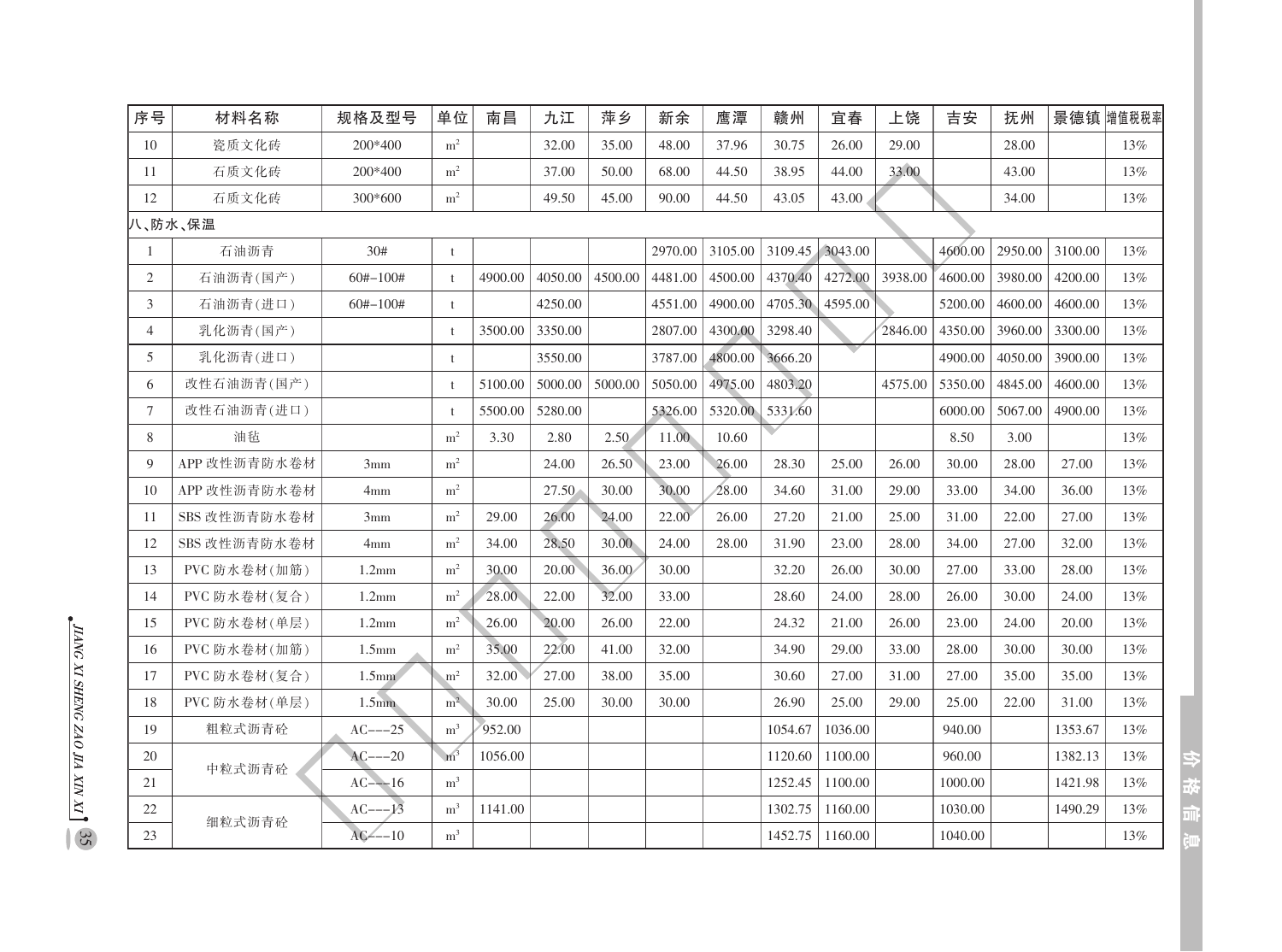| 序号             | 材料名称     | 规格及型号     | 单位             | 南昌      | 九江    | 萍乡    | 新余    | 鹰潭    | 赣州      | 宜春      | 上饶    | 吉安      | 抚州    | 景德镇     | 增值税税率  |
|----------------|----------|-----------|----------------|---------|-------|-------|-------|-------|---------|---------|-------|---------|-------|---------|--------|
| 24             | 改性粗粒式沥青砼 | $AC---25$ | $\rm m^3$      |         |       |       |       |       | 1232.80 | 1150.00 |       | 980.00  |       | 1390.10 | 13%    |
| 25             | 改性中粒式沥青砼 | $AC---20$ | m <sup>3</sup> | 1362.00 |       |       |       |       | 1283.50 | 1200.00 |       | 1000.00 |       | 1420.46 | 13%    |
| 26             |          | $AC---16$ | m <sup>3</sup> |         |       |       |       |       | 1308.30 | 1200.00 |       | 1040.00 |       | 1462.97 | $13\%$ |
| 27             | 改性细粒式沥青砼 | $AC---13$ | m <sup>3</sup> | 1476.00 |       |       |       |       | 1567.60 | 1250.00 |       | 1070.00 |       | 1535.83 | 13%    |
| 28             |          | $AC---10$ | $\rm m^3$      |         |       |       |       |       | 1596.20 | 1250.00 |       | 1090.00 |       |         | 13%    |
|                | 九、油漆及其他  |           |                |         |       |       |       |       |         |         |       |         |       |         |        |
| $\mathbf{1}$   | 聚氨酯漆     |           | kg             |         | 18.00 | 18.06 | 19.00 | 17.00 | 19.00   | 18.00   | 17.00 | 16.00   |       | 15.00   | 13%    |
| 2              | 聚酯漆      |           | kg             | 35.00   | 32.00 | 32.00 | 22.00 |       | 25.90   | 27.00   | 29.00 | 36.00   | 42.00 | 35.00   | 13%    |
| 3              | 亚光漆      |           | kg             |         | 26.50 | 17.33 | 25.00 |       | 27.00   | 25.00   | 21.00 | 31.00   | 15.00 |         | 13%    |
| $\overline{4}$ | 调和漆      |           | kg             | 10.20   | 12.50 | 8.38  | 13.00 |       | 17.30   | 14.00   | 10.50 | 15.00   | 15.00 |         | 13%    |
| 5              | 地板漆      |           | kg             |         | 27.00 | 22.64 | 24.00 |       | 23.00   | 24.00   | 25.00 | 32.00   | 29.00 | 30.00   | 13%    |
| 6              | 防锈漆      |           | kg             | 8.00    | 10.00 | 8.36  | 12.00 | 11.50 | 12.00   | 11.00   | 10.00 | 13.00   | 15.00 |         | 13%    |
| $\tau$         | 油漆溶剂油    |           | kg             | 4.50    | 8.00  | 7.50  | 6.50  |       | 8.50    | 7.00    | 5.80  | 9.00    | 6.00  | 6.00    | 13%    |
| 8              | 醇酸清漆     |           | kg             | 12.00   | 13.00 | 13.86 | 16.00 |       | 15.50   | 13.00   | 13.00 | 15.00   | 15.00 | 12.00   | 13%    |
| 9              | 醇酸稀酸清漆   |           | kg             | 8.00    |       | 8.60  | 15.00 |       | 9.00    | 9.00    | 9.00  | 13.00   | 11.00 |         | 13%    |
| 10             | 乳胶漆      | 外墙防水      | kg             | 19.80   | 24.00 | 25.00 | 24.00 |       | 23.50   | 20.00   | 21.00 | 25.00   | 27.00 | 21.00   | 13%    |
| 11             | 乳胶漆      | 外墙普通      | kg             | 14.10   | 16.00 | 18.96 | 17.00 | 17.00 | 14.00   | 14.00   | 18.00 | 19.00   | 19.00 | 18.00   | 13%    |
| 12             | 乳胶漆      | 内墙防水      | kg             | 15.80   |       | 13.00 | 19.00 |       | 12.00   | 14.00   | 14.00 | 20.00   | 14.00 | 17.00   | 13%    |
| 13             | 乳胶漆      | 内墙普通      | kg             | 10.20   | 10.00 | 9.60  | 15.00 | 11.00 | 9.00    | 11.00   | 10.00 | 14.00   | 9.00  | 11.00   | 13%    |
| 14             | 硅炳金属外墙涂料 |           | $\mathbf{kg}$  | 38.00   | 54.00 | 58.00 | 41.00 |       | 38.00   |         | 55.00 | 61.00   | 60.00 | 60.00   | 13%    |
| 15             | 氟碳金属外墙涂料 |           | kg             | 40.00   | 85.00 | 92.00 | 63.00 |       | 42.00   | 90.00   | 60.00 | 59.00   | 90.00 |         | 13%    |
| 16             | 油性外墙涂料   |           | kg             | 34.00   | 40.00 | 45.00 | 36.00 |       | 39.60   | 34.00   | 45.00 | 40.00   | 66.00 | 58.00   | 13%    |
| 17             | 水性外墙涂料   |           | $\mathbf{kg}$  | 18.00   | 30.00 | 36.00 | 32.00 |       | 30.00   | 34.00   | 33.00 | 35.00   | 54.00 |         | 13%    |
| 18             | 弹性外墙涂料   | 平涂        | kg             | 25.00   | 28.00 | 22.00 | 22.00 |       | 25.00   | 28.00   | 23.00 | 30.00   | 33.00 | 27.00   | 13%    |
| 19             | 防火涂料     | 木质面       | kg             |         | 18.00 | 13.00 | 22.00 |       | 15.00   | 15.00   | 16.00 | 17.00   | 25.00 | 20.00   | 13%    |
| 20             | 水        |           | $\rm m^3$      | 4.45    | 3.83  | 4.20  | 3.00  |       | 2.81    | 3.36    | 3.63  |         | 3.00  | 3.12    | 3%     |
| 21             | 电        |           | kw/h           | 1.02    | 0.80  | 1.02  | 0.89  |       | 0.75    | 1.12    | 0.80  |         | 1.00  | 0.65    | 13%    |

 $\frac{36}{26}$   $\int$  JIANG XI SHENG ZAO JIA XIN XI

中枢自守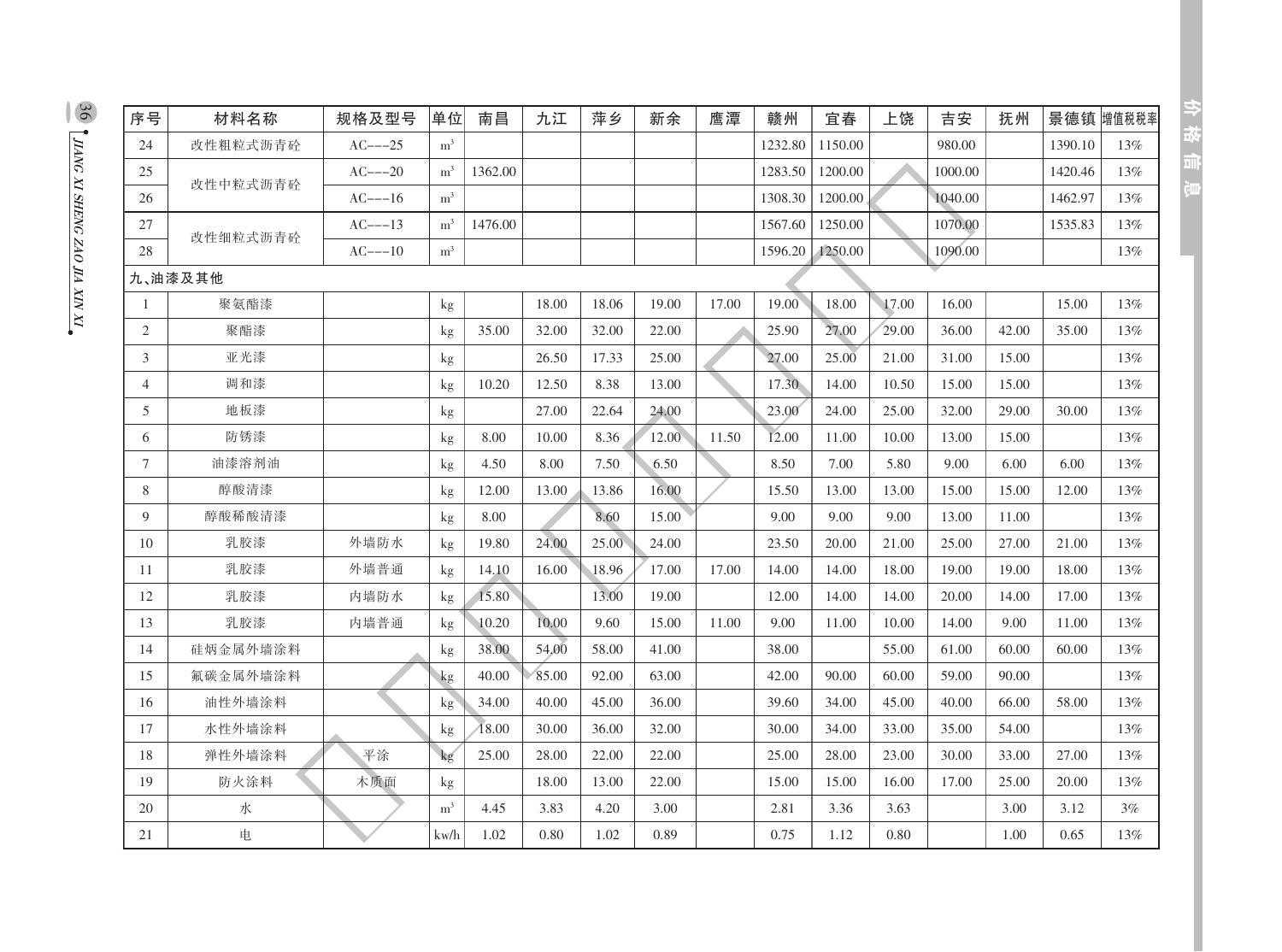| 序号             | 材料名称            | 规格及型号       | 单位        | 南昌      | 九江      | 萍乡      | 新余     | 鹰潭      | 赣州     | 宜春     | 上饶      | 吉安      | 抚州      |      | 景德镇博值税税率 |
|----------------|-----------------|-------------|-----------|---------|---------|---------|--------|---------|--------|--------|---------|---------|---------|------|----------|
| 22             | 汽油              | 92#         | kg        | 8.46    | 8.44    | 8.76    | 7.38   | 6.37    | 8.41   | 8.42   | 8.42    | 8.76    | 7.27    | 8.15 | 13%      |
| 23             | 汽油              | 95#         | kg        | 8.93    | 8.97    | 9.25    | 7.93   | 6.83    | 9.05   | 9.06   | 9.05    | 9.25    | 7.75    | 8.66 | $13\%$   |
| 24             | 柴油              | 0#          | kg        | 6.92    | 7.19    | 7.23    | 6.56   | 5.46    | 7.02   | 7.02   | 7.54    | 7.19    | 5.89    | 6.75 | $13\%$   |
|                | 十、市政排水管及其它      |             |           |         |         |         |        |         |        |        |         |         |         |      |          |
| 1              | 承插混凝土排水管(按标准图集) | Φ300 Ⅱ级     | m         | 92.00   | 52.50   | 80.00   | 59.00  | 62.00   | 61.25  | 73.00  | 70.00   | 82.00   | 67.86   |      | $13\%$   |
| $\mathbf{2}$   | 承插混凝土排水管(按标准图集) | Φ400 Ⅱ级     | ${\bf m}$ | 107.00  | 97.20   | 136.00  | 98.00  | 80.00   | 95.64  | 97.00  | 88.00   | 128.00  | 93.60   |      | 13%      |
| 3              | 承插混凝土排水管(按标准图集) | Φ500 Ⅱ级     | m         | 159.50  | 148.50  | 158.00  | 121.00 | 125.00  | 122.93 | 137.00 | 108.00  | 142.50  | 122.85  |      | 13%      |
| $\overline{4}$ | 承插混凝土排水管(按标准图集) | Φ600 Ⅱ级     | m         | 227.50  | 221.50  | 190.00  | 161.00 | 150.00  | 168.60 | 206.00 | 139.00  | 191.00  | 146.25  |      | 13%      |
| 5              | 承插混凝土排水管(按标准图集) | Φ800 Ⅱ级     | ${\bf m}$ | 362.00  | 317.60  | 280.00  | 266.00 | 235.00  | 293.81 | 336.00 | 224.00  | 350.00  | 239.85  |      | 13%      |
| 6              | 承插混凝土排水管(按标准图集) | Φ1000Ⅱ级     | m         | 574.50  | 415.20  | 480.00  | 388.00 | 420.00  | 479.20 | 486.00 | 360.00  | 492.00  | 374.40  |      | 13%      |
| $\tau$         | 承插混凝土排水管(按标准图集) | Φ1200Ⅱ级     | m         | 801.00  | 688.30  | 730.00  |        | 655.00  | 662.72 |        | 537.00  | 582.00  | 643.50  |      | $13\%$   |
| 8              | 承插混凝土排水管(按标准图集) | Φ1500Ⅱ级     | m         | 1161.00 | 961.20  | 1130.00 |        | 920.00  |        |        | 903.00  | 1136.00 | 889.20  |      | 13%      |
| 9              | 承插混凝土排水管(按标准图集) | Φ1800Ⅱ级     | m         |         | 1098.70 | 1630.00 |        | 1450.00 |        |        | 1135.00 | 1756.00 | 1287.00 |      | 13%      |
| 10             | 承插混凝土排水管(按标准图集) | Φ2000Ⅱ级     | m         | 1905.50 | 1611.50 | 2100.00 |        | 1610.00 |        |        | 1514.00 | 2015.00 | 1696.50 |      | $13\%$   |
| 11             | 平口混凝土排水管(按标准图集) | $\Phi$ 300  | ${\bf m}$ |         |         |         | 48.00  | 38.00   |        | 43.00  | 38.00   |         | 24.57   |      | 13%      |
| 12             | 平口混凝土排水管(按标准图集) | $\Phi$ 400  | m         |         |         |         | 73.00  | 55.00   |        | 60.00  | 56.00   |         | 43.29   |      | 13%      |
| 13             | 平口混凝土排水管(按标准图集) | $\Phi$ 500  | ${\bf m}$ |         |         |         | 90.00  | 69.00   |        | 75.00  | 66.00   |         | 67.86   |      | 13%      |
| 14             | 平口混凝土排水管(按标准图集) | $\Phi$ 600  | m         |         |         |         | 133.00 | 85.00   |        | 104.00 | 85.00   |         | 97.11   |      | 13%      |
| 15             | 平口混凝土排水管(按标准图集) | $\Phi$ 700  | m         |         |         |         | 160.00 | 120.00  |        | 134.00 | 121.00  |         | 159.12  |      | 13%      |
| 16             | 平口混凝土排水管(按标准图集) | $\Phi$ 800  | m         |         |         |         | 198.00 | 163.00  |        | 176.00 | 156.00  |         | 222.30  |      | $13\%$   |
| 17             | 平口混凝土排水管(按标准图集) | $\Phi$ 1000 | ${\bf m}$ |         |         |         | 225.00 | 210.00  |        | 270.00 | 253.00  |         | 251.55  |      | 13%      |
| 18             | 平口混凝土排水管(按标准图集) | $\Phi$ 1200 | m         |         |         |         | 280.00 | 390.00  |        | 458.00 | 392.00  |         | 526.50  |      | $13\%$   |
| 19             | 平口混凝土排水管(按标准图集) | $\Phi$ 1500 | m         |         |         |         | 450.00 | 620.00  |        | 776.00 | 635.00  |         | 737.10  |      | 13%      |

 $\begin{array}{ll} \hline \text{LW} & \text{LW} \\ \text{LW} & \text{LW} \\ \text{LW} & \text{LW} \\ \text{LW} & \text{LW} \\ \text{LW} & \text{LW} \\ \text{LW} & \text{LW} \\ \text{LW} & \text{LW} \\ \text{LW} & \text{LW} \\ \text{LW} & \text{LW} \\ \text{LW} & \text{LW} \\ \text{LW} & \text{LW} \\ \text{LW} & \text{LW} \\ \text{LW} & \text{LW} \\ \text{LW} & \text{LW} \\ \text{LW} & \text{LW} \\$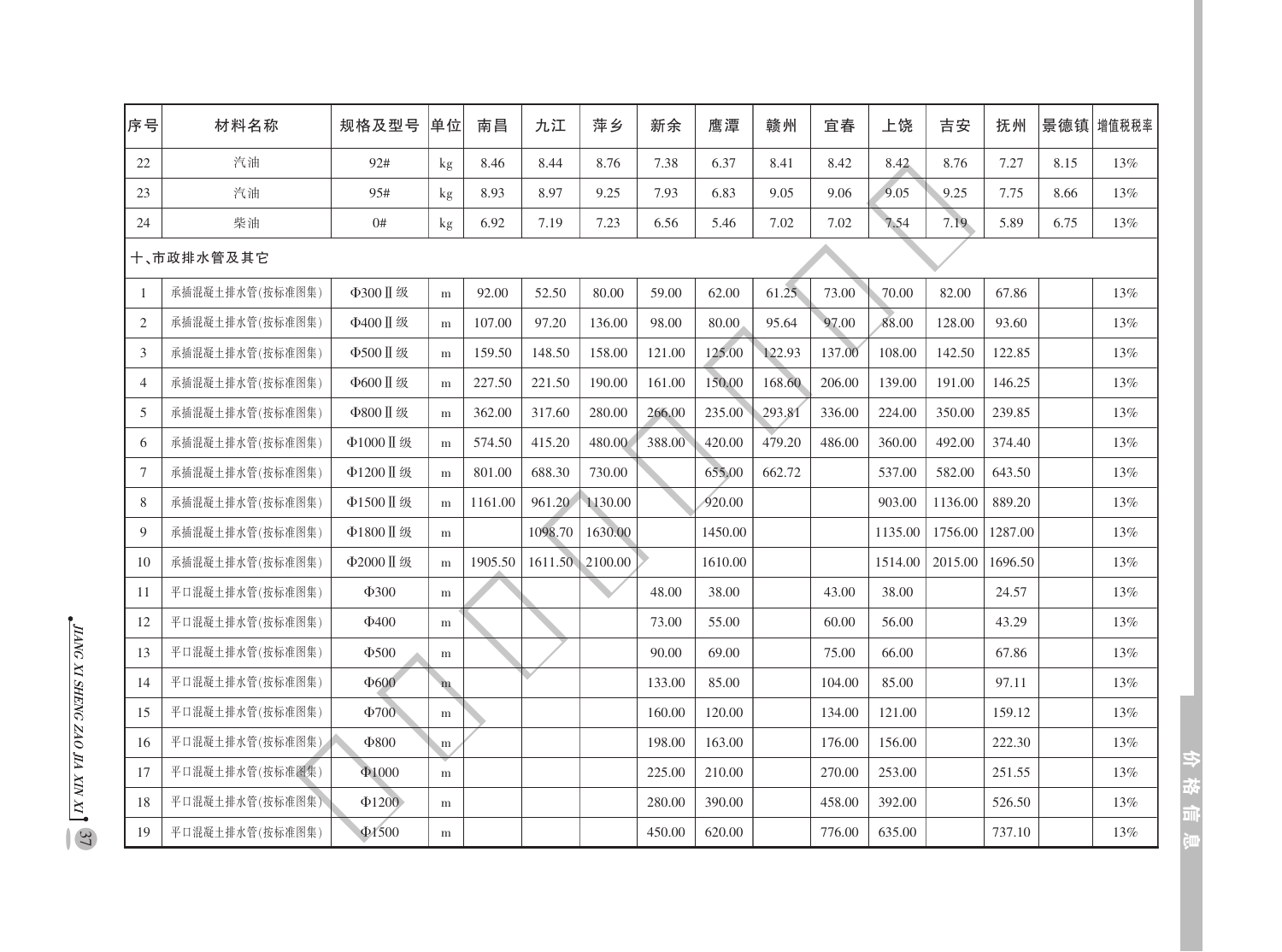| 序号 | 材料名称       | 规格及型号                             | 单位        | 南昌     | 九江     | 萍乡     | 新余     | 鹰潭      | 赣州      | 宜春     | 上饶      | 吉安     | 抚州     | 景德镇   | 增值税税率  |
|----|------------|-----------------------------------|-----------|--------|--------|--------|--------|---------|---------|--------|---------|--------|--------|-------|--------|
| 20 | 双壁波纹管      | Φ300 环刚度≥4KN/m <sup>2</sup>       | ${\bf m}$ |        | 64.20  | 75.00  | 80.00  | 95.00   | 42.17   | 61.00  |         | 70.00  | 91.00  |       | $13\%$ |
| 21 | 双壁波纹管      | Φ400 环刚度≥4KN/m <sup>2</sup>       | m         |        | 117.50 | 92.00  | 128.00 | 140.00  | 66.37   | 104.00 |         | 139.00 | 138.00 |       | 13%    |
| 22 | 双壁波纹管      | $\Phi$ 500 环刚度≥4KN/m <sup>2</sup> | m         |        | 208.30 | 133.00 | 196.00 | 210.00  | 99.56   | 200.00 |         | 200.00 | 208.00 |       | 13%    |
| 23 | 双壁波纹管      | $\Phi$ 600 环刚度≥4KN/m <sup>2</sup> | m         |        | 311.20 | 255.00 | 301.00 | 305.00  | 151.65  |        |         | 310.00 | 362.00 |       | 13%    |
| 24 | 双壁波纹管      | Φ700 环刚度≥4KN/m <sup>2</sup>       | m         |        | 348.50 |        | 355.00 | 398.00  | 203.03  |        |         | 360.00 | 498.00 |       | 13%    |
| 25 | 双壁波纹管      | Φ800 环刚度≥4KN/m <sup>2</sup>       | m         |        | 489.70 | 510.00 | 546.00 | 510.00  | 282.15  |        |         | 550.00 | 686.00 |       | 13%    |
| 26 | 双壁波纹管      | Φ300 环刚度≥8KN/m <sup>2</sup>       | ${\bf m}$ | 165.00 | 108.40 | 114.00 | 98.00  | 150.00  | 63.90   |        |         | 120.00 | 136.00 |       | 13%    |
| 27 | 双壁波纹管      | Φ400 环刚度≥8KN/m <sup>2</sup>       | ${\bf m}$ | 280.00 | 205.30 | 155.00 | 159.00 | 268.00  | 110.29  |        |         | 186.00 | 243.00 |       | 13%    |
| 28 | 双壁波纹管      | Φ500 环刚度≥8KN/m <sup>2</sup>       | m         | 440.00 | 288.40 | 230.00 | 238.00 | 395.00  | 176.26  |        |         | 288.00 | 356.00 |       | 13%    |
| 29 | 双壁波纹管      | Φ600 环刚度≥8KN/m <sup>2</sup>       | ${\bf m}$ | 570.00 | 371.70 | 339.00 | 341.00 | 553.00  | 242.23  |        |         | 438.00 | 543.00 |       | 13%    |
| 30 | 双壁波纹管      | Φ700 环刚度≥8KN/m <sup>2</sup>       | m         |        | 500.50 |        | 493.00 | 610.00  | 296.73  |        |         | 560.00 |        |       | 13%    |
| 31 | 双壁波纹管      | $\Phi$ 800 环刚度≥8KN/m <sup>2</sup> | m         | 790.00 | 675.40 | 630.00 | 649.00 | 780.00  | 423.07  |        |         | 800.00 |        |       | 13%    |
| 32 | 铸铁窨井盖井座    | 圆 700mm(重型)                       | 套         |        |        | 360.00 |        | 420.00  | 330.05  |        | 415.00  | 450.00 | 450.00 |       | 13%    |
| 33 | 铸铁窨井盖井座    | 圆 700mm(轻型)                       | 套         |        |        | 285.00 |        | 360.00  | 195.33  |        | 405.00  | 360.00 | 357.00 |       | 13%    |
| 34 | 铸铁雨水井盖井座   | 方 750*450mm(重型)                   | 套         |        |        | 305.00 |        | 360.00  | 258.29  |        | 280.00  | 320.00 |        |       | 13%    |
| 35 | 铸铁雨水井盖井座   | 方 750*450mm(轻型)                   | 套         |        |        | 260.00 |        |         | 165.15  |        | 248.00  | 280.00 |        |       | 13%    |
| 36 | 铸铁雨水井盖井座   | 方 600*400mm(重型)                   | 套         |        |        | 265.00 |        | 280.00  | 202.81  |        | 258.00  | 290.00 |        |       | 13%    |
| 37 | 铸铁雨水井盖井座   | 方 600*400mm(轻型)                   | 套         |        |        | 210.00 |        |         | 125.86  |        | 220.00  | 246.00 |        |       | 13%    |
| 38 | 铸铁雨水井盖井座   | 方 500*300mm(重型)                   | 套         |        |        | 180.00 |        | 230.00  | 112.61  |        | 176.00  | 210.00 |        |       | 13%    |
| 39 | 铸铁雨水井盖井座   | 方 500*300mm(轻型)                   | 套         |        |        | 150.00 |        |         | 86.87   |        | 152.00  | 180.00 |        |       | 13%    |
| 40 | 铸铁井盖井座(双盖) | 方 1200*800mm(重型)                  | 套         |        |        |        |        | 1100.00 | 1121.62 |        | 1090.00 | 980.00 |        |       | 13%    |
| 41 | 铸铁井盖井座(双盖) | 方 1200*800mm(轻型)                  | 套         |        |        |        |        |         | 516.50  |        |         | 890.00 |        |       | 13%    |
| 42 | 铸铁井盖井座(单盖) | 方 800*600mm(重型)                   | 套         |        |        | 530.00 |        | 570.00  | 562.46  |        | 560.00  | 530.00 |        |       | 13%    |
| 43 | 铸铁井盖井座(单盖) | 方 800*600mm(轻型)                   | 套         |        |        | 430.00 |        |         | 448.69  |        | 530.00  | 460.00 |        |       | 13%    |
| 44 | 复合钢纤维井盖板   | 方 380*680mm                       | 套         | 210.00 |        | 180.00 |        | 200.00  | 94.98   |        | 215.00  | 230.00 |        |       | 13%    |
| 45 | 复合钢纤维井盖板   | 圆 700mm                           | 套         | 215.00 |        | 270.00 |        | 260.00  | 168.30  |        | 305.00  | 280.00 |        |       | 13%    |
| 46 | 花岗岩路沿石     | 1000*220*80                       | m         |        | 41.00  | 48.00  |        | 40.00   |         | 39.00  | 36.00   | 46.00  | 48.00  | 36.00 | 13%    |
| 47 | 花岗岩路沿石     | 1000*200-220*150                  | m         |        | 71.00  | 78.00  |        | 75.00   | 68.00   | 79.00  | 60.00   | 68.00  | 65.00  | 82.00 | 13%    |
| 48 | 花岗岩路沿石     | 1000*300*80-100                   | m         |        | 61.00  | 60.00  |        | 60.00   |         | 58.00  | 52.00   | 60.00  | 56.00  | 58.00 | 13%    |

 $\frac{38}{\sqrt{34\text{NC} \times 1 \times \text{HENC} \times 40 \times \text{IA} \times \text{NN} \times 1}}$ 

分枝间间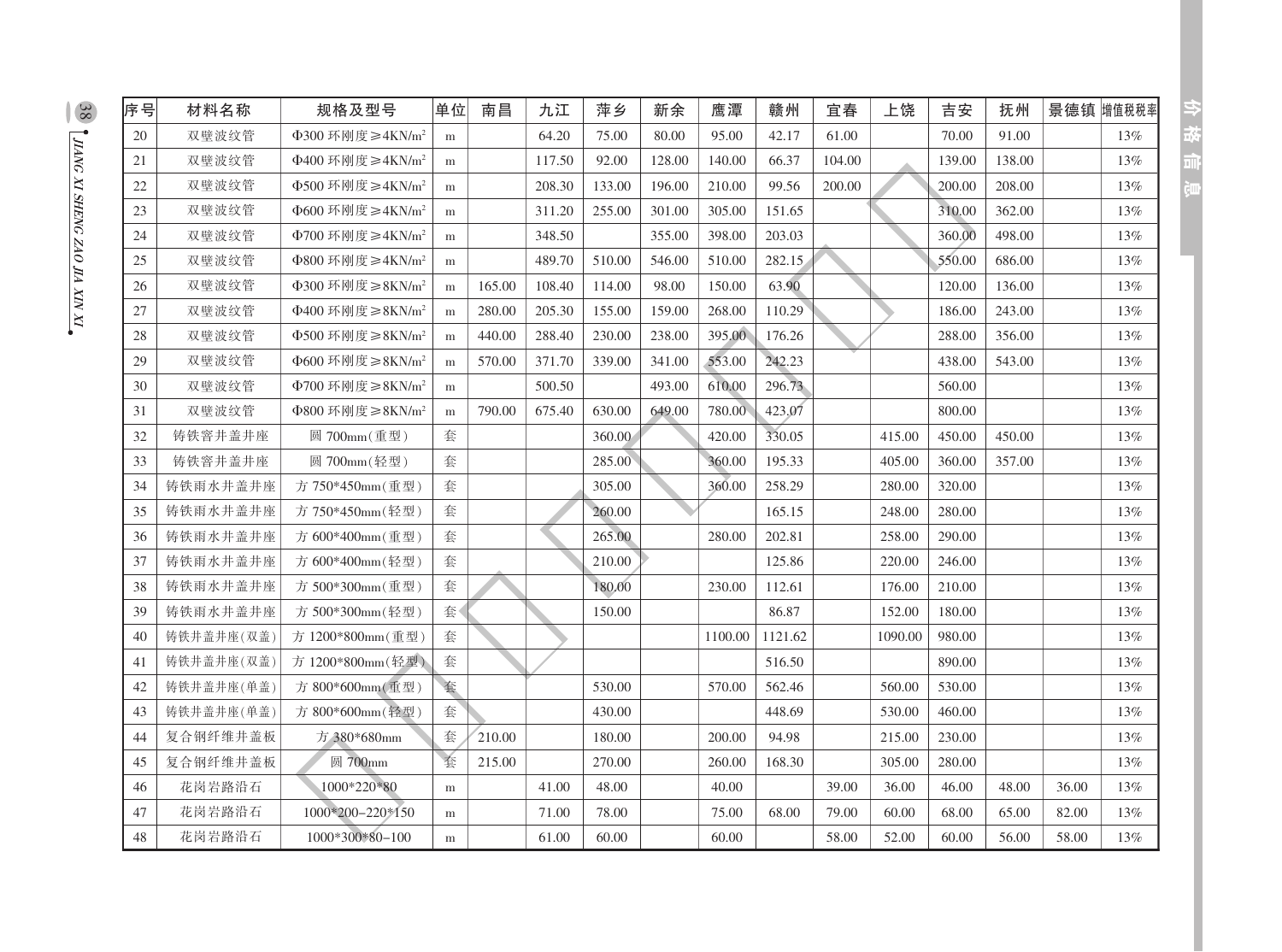| 序号             | 材料名称     | 规格及型号               | 单位             | 南昌     | 九江     | 萍乡     | 新余     | 鹰潭     | 赣州     | 宜春     | 上饶     | 吉安     | 抚州     | 景德镇    | 增值税税率 |
|----------------|----------|---------------------|----------------|--------|--------|--------|--------|--------|--------|--------|--------|--------|--------|--------|-------|
| 49             | 花岗岩路沿石   | 1000*420*150        | m              |        | 108.00 | 110.00 |        |        |        | 97.00  | 114.00 | 86.00  | 114.00 | 110.00 | 13%   |
| 50             | 花岗岩路沿石   | 1000*300*120        | m              |        | 68.00  | 68.00  |        |        |        | 68.00  | 65.00  | 70.00  | 80.00  | 85.00  | 13%   |
| 51             | 花岗岩人行道板  | 600*600*30          | $\rm m^2$      |        | 68.00  | 65.00  | 70.00  | 75.00  | 71.00  | 65.00  |        | 69.00  | 75.00  | 75.00  | 13%   |
| 52             | 花岗岩盲道板   | 600*600*30          | m <sup>2</sup> |        | 93.00  | 80.00  | 100.00 | 98.00  |        | 90.00  | 113.00 | 90.00  | 98.00  | 98.00  | 13%   |
| 53             | 砼侧石      | 1000*400*200        | m              |        | 26.00  | 17.50  | 26.00  | 25.00  |        | 24.00  |        | 18.00  | 19.00  | 25.00  | 3%    |
| 54             | 彩色人行道板   | 250*250*40-50       | m <sup>2</sup> | 37.00  | 35.00  | 30.00  | 44.00  | 30.00  |        | 22.00  | 23.00  | 25.00  | 27.00  |        | 3%    |
| 55             | 彩色人行道板   | 六边形对角 210*210*40-50 | m <sup>2</sup> |        | 34.00  | 28.00  | 43.00  | 30.00  | 32.43  | 23.00  | 22.00  | 22.00  | 27.00  |        | 3%    |
| 56             | 彩色植草砖    |                     | m <sup>2</sup> | 32.00  | 38.00  | 32.00  | 39.00  | 33.00  | 26.00  | 28.00  | 33.00  | 36.00  | 33.00  |        | 3%    |
| 57             | 混凝土盲道板   | 250*250*50          | m <sup>2</sup> |        | 35.00  | 27.50  | 47.00  | 32.00  | 26.00  | 27.00  |        | 39.00  | 29.00  |        | 3%    |
| 58             | 吸水砖      | 200*100*60          | m <sup>2</sup> | 37.00  | 32.00  |        | 33.00  | 33.00  | 26.00  | 34.00  | 31.00  | 32.00  | 37.00  |        | 3%    |
| 59             | 土工布      |                     | $\rm m^2$      |        | 10.00  |        | 7.00   | 9.00   | 7.00   | 8.00   | 7.00   | 10.00  | 9.00   |        | 13%   |
|                | 十一、商品混凝土 |                     |                |        |        |        |        |        |        |        |        |        |        |        |       |
|                | 非泵送砼     | C15 普通碎石砼           | m <sup>3</sup> | 468.00 |        | 483.00 | 457.00 | 515.00 | 502.76 |        | 417.00 | 455.00 |        | 517.17 | 3%    |
| $\mathfrak{2}$ | 非泵送砼     | C20 普通碎石砼           | m <sup>3</sup> | 483.00 |        | 493.00 | 469.00 | 540.00 | 527.93 |        | 437.00 | 470.00 |        | 543.94 | 3%    |
| 3              | 非泵送砼     | C25 普通碎石砼           | m <sup>3</sup> | 507.00 |        | 503.00 | 475.00 | 579.00 | 559.56 |        | 462.00 | 495.00 |        | 565.10 | 3%    |
| $\overline{4}$ | 非泵送砼     | C30 普通碎石砼           | m <sup>3</sup> | 525.00 |        | 516.00 | 493.00 | 600.00 | 577.02 |        | 492.00 | 520.00 |        | 586.79 | 3%    |
| 5              | 非泵送砼     | C35 普通碎石砼           | m <sup>3</sup> | 546.00 |        | 537.00 | 503.00 | 635.00 | 598.10 |        | 527.00 | 535.00 |        | 614.17 | 3%    |
| 6              | 非泵送砼     | C40 普通碎石砼           | m <sup>3</sup> | 571.00 |        | 560.00 | 517.00 | 645.00 | 633.21 |        | 547.00 | 560.00 |        | 642.88 | 3%    |
| 7              | 非泵送砼     | C45 普通碎石砼           | m <sup>3</sup> | 592.00 |        | 586.00 | 524.00 | 672.00 | 658.22 |        | 567.00 | 580.00 |        | 681.06 | 3%    |
| 8              | 非泵送砼     | C50 普通碎石砼           | m <sup>3</sup> | 607.00 |        | 620.00 |        | 690.00 | 683.55 |        | 587.00 | 605.00 |        | 721.14 | 3%    |
| $\mathbf Q$    | 商品混凝土泵送费 |                     | m <sup>3</sup> | 20.00  |        | 20.00  |        | 25.00  | 22.00  | 25.00  | 25.00  | 25.00  |        | 25.00  | 3%    |
|                | (加高费自行定) |                     |                |        |        |        |        |        |        |        |        |        |        |        |       |
| 10             | 商品混凝土抗渗费 | p6                  | m <sup>3</sup> |        |        |        |        | 30.00  | 35.00  | 30.00  | 20.00  | 20.00  | 28.00  | 25.00  | 3%    |
| 11             | 商品混凝土抗渗费 | p8                  | m <sup>3</sup> |        |        |        |        | 30.00  | 45.00  |        | 25.00  | 25.00  | 35.00  | 35.00  | 3%    |
| 12             |          | DMM5                | 唓              | 422.00 |        |        | 353.00 |        | 425.00 | 399.00 |        |        |        | 433.00 | 3%    |
| 13             | 干混砌筑砂浆   | DMM7.5              | 吨              | 434.00 |        |        | 356.00 |        | 435.00 | 404.00 |        |        |        | 444.00 | 3%    |
| 14             |          | DMM10               | 唓              | 445.00 |        |        | 363.00 |        | 445.00 | 414.00 |        |        |        | 457.00 | 3%    |
| 15             |          | DMM15               | 庫              |        |        |        | 399.00 |        | 455.00 |        |        |        |        |        | 3%    |

 $\frac{1}{2}$  THANG XI SHENG ZAO IIA XIN XI  $\frac{1}{2}$